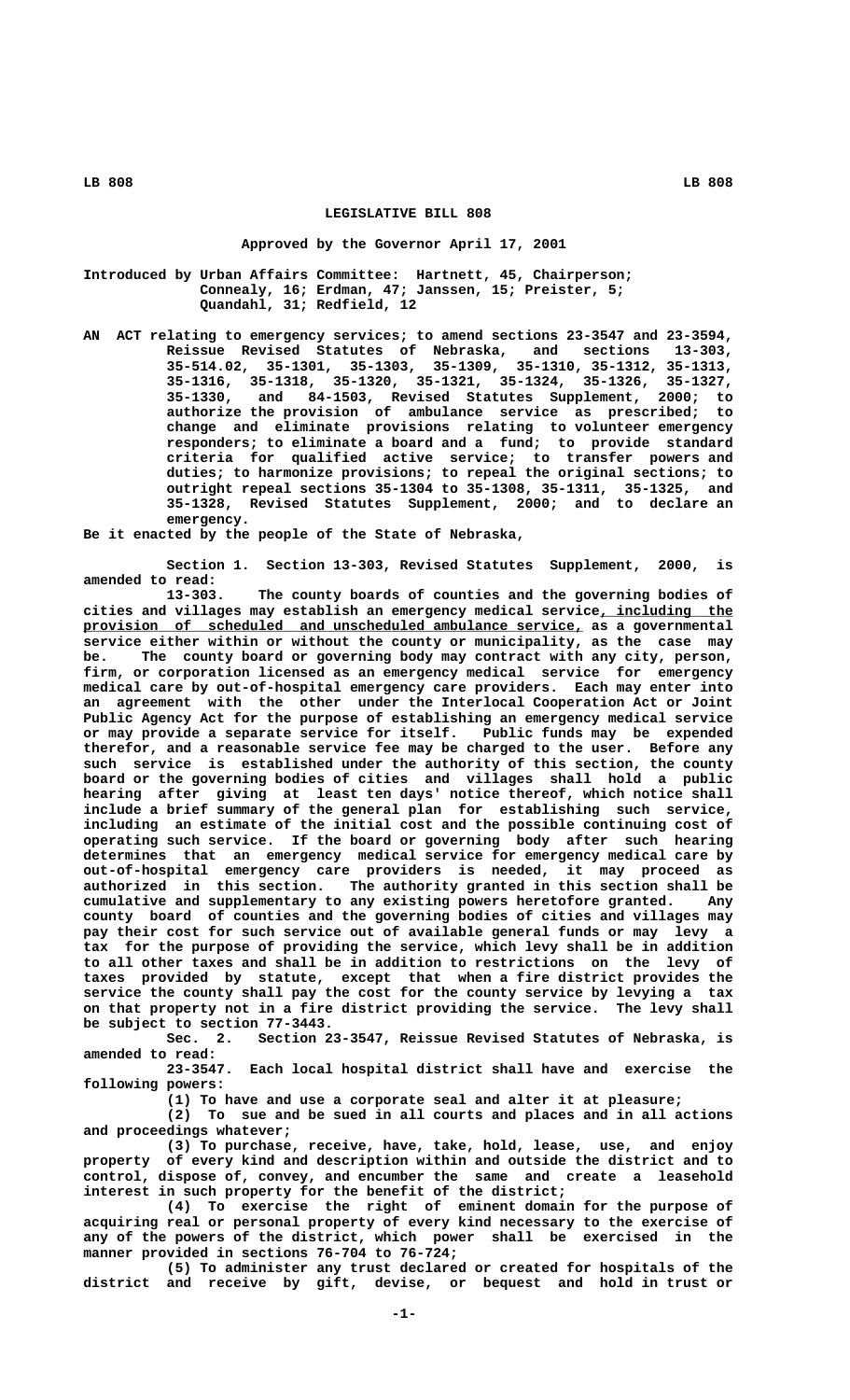**otherwise property situated in this state or elsewhere and, when not otherwise provided, dispose of the same for the benefit of such hospitals;**

**(6) To employ legal counsel to advise the board of directors in all matters pertaining to the business of the district and to perform such functions in respect to the legal affairs of the district as the board may direct;**

**(7) To employ such officers and employees, including architects and consultants, as the board of directors deems necessary to carry on properly the business of the district;**

**(8) To prescribe the duties and powers of the manager, secretary, and other officers and employees of any such hospitals, to determine the number of and appoint all such officers and employees, and to fix their compensation. Such officers and employees shall hold their offices or positions at the pleasure of such boards;**

**(9) To do any and all things which an individual might do which are necessary for and to the advantage of a hospital;**

**(10) To establish, maintain, lease, or operate one or more hospitals within or outside the district, or both. For purposes of the Nebraska Local Hospital District Act, hospital has the meaning provided in subdivision (10) of section 23-3594;**

**(11) To do any and all other acts and things necessary to carry out the Nebraska Local Hospital District Act; and**

**(12) To acquire, maintain, and operate ambulances or an emergency**  $median$  service, including the provision of scheduled and unscheduled  **\_\_\_\_\_\_\_\_\_\_\_\_\_\_\_\_\_\_ ambulance service, within and outside the district.**

**Sec. 3. Section 23-3594, Reissue Revised Statutes of Nebraska, is amended to read:**

Each hospital authority shall have and exercise the  **following powers:**

**(1) To have perpetual succession as a body politic and corporate, except that any county board having declared a hospital authority to be a public corporation and body politic of this state shall, upon a showing duly made and with appropriate notice given to the Secretary of State, but not sooner than upon expiration of a period of two years from and after the date upon which the record relating to formation of such hospital authority was filed with the Secretary of State pursuant to section 23-3587, enter an order dissolving any hospital authority which does not then have under construction, own, lease as lessee or as lessor, or operate a hospital;**

**(2) To have and use a corporate seal and alter it at pleasure;**

**(3) To sue and be sued in all courts and places and in all actions and proceedings whatever;**

**(4) To purchase, receive, have, take, hold, lease as lessee, use, and enjoy property of every kind and description within the limits of the authority and to control, dispose of, sell for a nominal or other consideration, convey, and encumber the same and create a leasehold interest in the same, as lessor, with any nonprofit person, firm, partnership, limited liability company, association, or corporation, other than a county, city, or village in this state, for the benefit of the authority;**

**(5) To administer any trust declared or created for hospitals of the authority and to receive by gift, devise, or bequest and hold, in trust or otherwise, property situated in this state or elsewhere and, if not otherwise provided, dispose of the same for the benefit of such hospitals;**

**(6) To employ legal counsel to advise the board of trustees in all matters pertaining to the business of the authority and to perform such functions with respect to the legal affairs of the authority as the board may direct;**

**(7) To employ such technical experts and such officers, agents, and employees, permanent and temporary, as it may require and to determine their qualifications, duties, and compensation, such technical experts, officers, agents, and employees to hold their offices or positions at the pleasure of the board;**

**(8) To delegate to one or more of its agents or employees such powers and duties as it deems proper;**

**(9) To do any and all things which an individual might do which are necessary for and to the advantage of a hospital;**

**(10) To purchase, construct, establish, or otherwise acquire and to improve, alter, maintain, and operate one or more hospitals situated within the territorial limits of the authority. The term hospital as used in the Hospital Authorities Act shall mean and include, except as used in section 23-3597, any structure or structures suitable for use as a hospital, nursing home, clinic, or other health care facility, laboratory, laundry, nurses' or interns' residences and dormitories, administration buildings, research**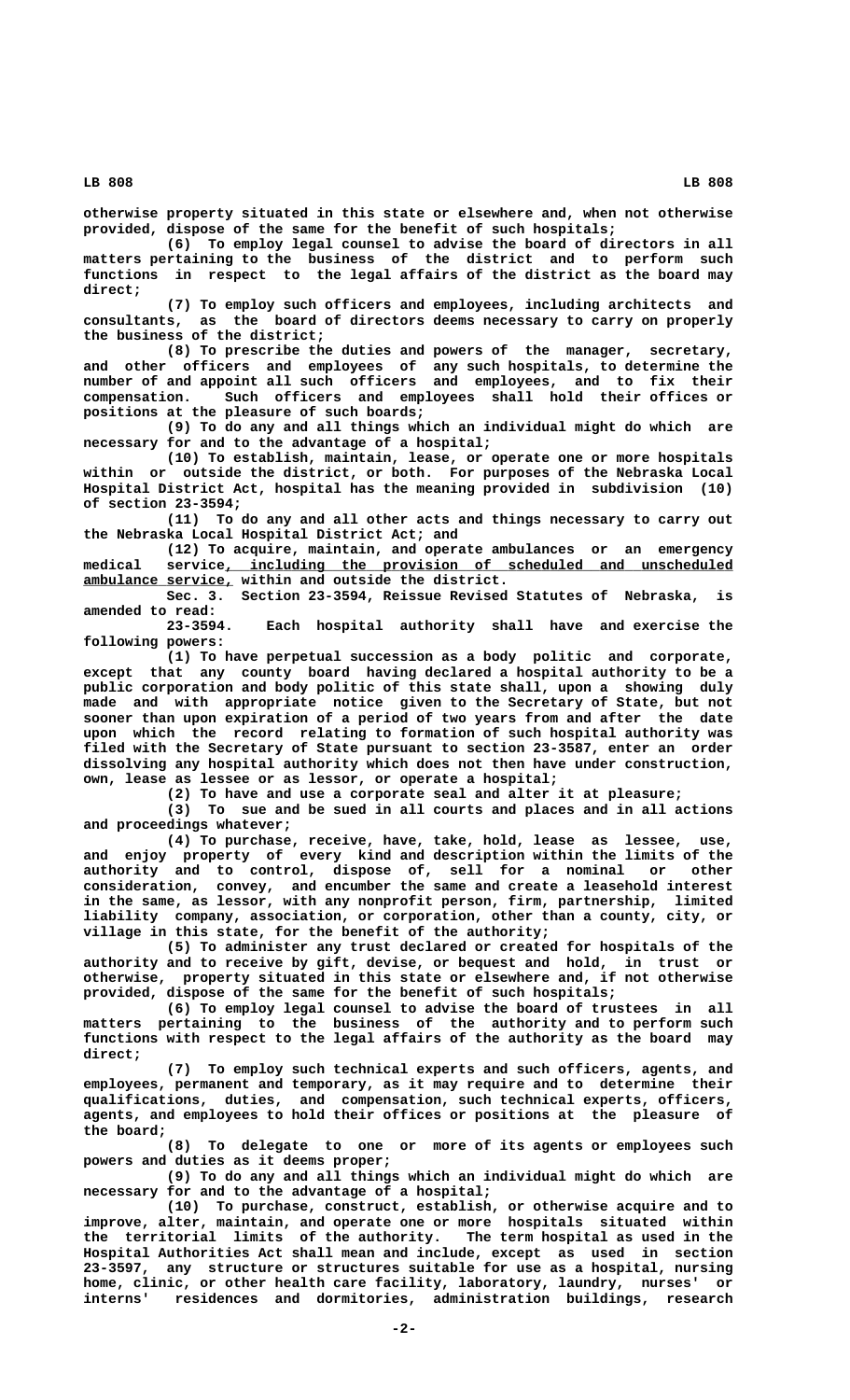**facilities, and maintenance, storage, or utility facilities and other structures or facilities reasonably related thereto or required or useful for the operation thereof, including parking and other facilities or structures essential or convenient for the orderly operation thereof and shall also include furniture, instruments, equipment, and machinery and other similar items necessary or convenient for the operations thereof, and any hospital authority which has established or acquired a hospital may also purchase, construct, or otherwise acquire and improve, alter, maintain, and operate all types of ancillary care facilities, including rehabilitation, recreational, and research facilities for children, addicted persons, disabled individuals, and elderly persons, including both residential and outpatient care and ancillary facilities for physicians, technicians, educators, psychologists, social scientists, scientists, nutritionists, administrators, interns, residents, nurses, students preparing to engage in the health service field, and other health care related personnel;**

**(11) To enter into contracts and other agreements for the purchase, construction, establishment, acquisition, management, operation, and maintenance of any hospital or any part thereof upon such terms and conditions and for such periods of time as its board of trustees may determine;**

**(12) To do any and all other acts and things necessary to carry out the Hospital Authorities Act, including the power to borrow money on its bonds, notes, debentures, or other evidences of indebtedness and to secure the same by pledges of its revenue in the manner and to the extent provided in the act and to fund or refund the same; and**

**(13) To acquire, maintain, and operate ambulances or an emergency**  $m$ edical service, including the provision of scheduled or unscheduled ambulance  **\_\_\_\_\_\_\_\_ service, within and without the authority.**

**Sec. 4. Section 35-514.02, Revised Statutes Supplement, 2000, is amended to read:**

**35-514.02. A rural or suburban fire protection district may \_\_\_\_\_\_\_\_\_\_\_\_\_\_\_\_\_\_\_\_\_\_\_\_\_\_\_\_\_\_\_\_\_\_\_\_\_\_ establish an emergency medical service, including the provision of scheduled \_\_\_\_\_\_\_\_\_\_\_\_\_\_\_\_\_\_\_\_\_\_\_\_\_\_\_\_\_\_\_\_\_ or unscheduled ambulance service, or provide fire protection service either within or without the district, may enter into agreements under the Interlocal Cooperation Act and the Joint Public Agency Act for the purpose of establishing an emergency medical service or providing fire protection service, may contract with any city, person, firm, corporation, or other fire protection district to provide such services, may expend funds of the district, and may charge a reasonable fee to the user. Before any such services are established under the authority of this section, the rural or suburban fire protection district shall hold a public hearing after giving at least ten days' notice, which notice shall include a brief summary of the general plan for establishing the emergency medical service or providing fire protection service, including an estimate of the initial cost and the possible continuing cost of operating the emergency medical service or fire protection service. If the board after such hearing determines that an emergency medical service or fire protection service is needed, it may proceed as authorized in this section. The authority granted in this section shall be cumulative and supplementary to any existing powers heretofore granted. Any fire protection district providing any service under this section may pay the cost for the service out of available funds or may levy a tax for the purpose of supporting an emergency medical service or providing fire protection service, which levy shall be in addition to any other tax for such fire protection district and shall be subject to section 77-3443. When a fire protection district levies a tax for the purpose of supporting an emergency medical service, the taxpayers of such district shall be exempt from any tax levied under section 13-303. The board of a fire protection district which provides fire protection service outside of the district may charge a political subdivision with which the district has entered into an agreement for such service on a per-call basis for such service.**

**Sec. 5. Section 35-1301, Revised Statutes Supplement, 2000, is amended to read:**

**35-1301. Sections 35-1301 to 35-1330 and sections 8 and 10 of this \_\_\_\_\_\_\_\_\_\_\_\_\_\_\_\_\_\_\_\_\_\_\_\_\_\_\_\_\_\_ \_\_\_ act shall be known and may be cited as the Volunteer Emergency Responders Recruitment and Retention Act.**

**Sec. 6. Section 35-1303, Revised Statutes Supplement, 2000, is amended to read:**

**35-1303. For purposes of the Volunteer Emergency Responders Recruitment and Retention Act:**

**(1) Active emergency responder means a person who has been approved by the duly constituted authority in control of a volunteer department as a volunteer member of the department who is performing service as both a firefighter and on a rescue squad in the protection of life, health, or**

 **LB 808 LB 808**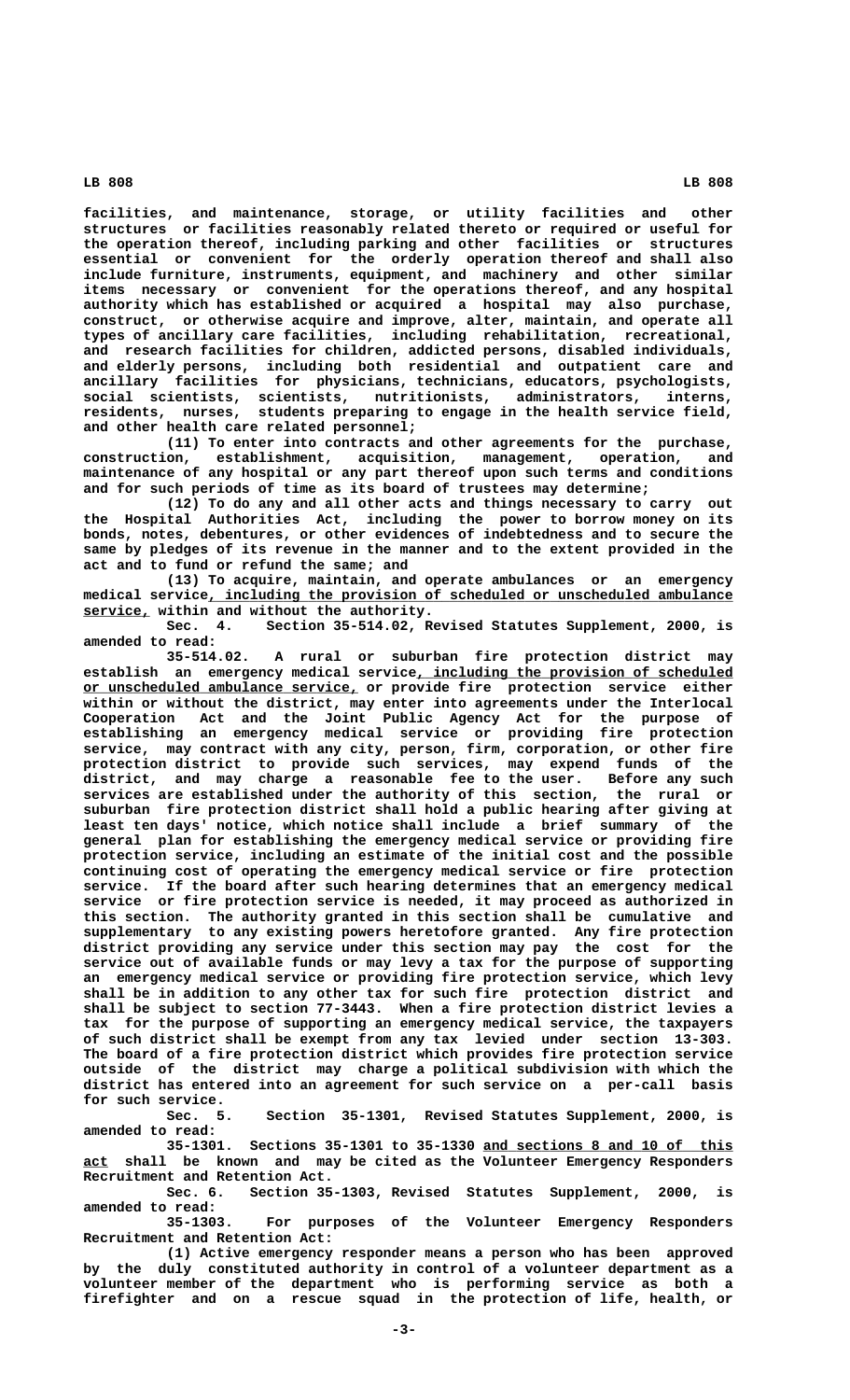**property from fire or other emergency, accident, illness, or calamity in connection with which the services of such volunteer department are required and whose services and activities during a year of service meet the minimum requirements for qualification as an active member of his or her volunteer** department as established by the board section 8 of this act;

**(2) Active rescue squad member means a person who has been approved by the duly constituted authority in control of a volunteer department as a volunteer member of the department who is performing service as part of a rescue squad in the protection of life or health from emergency, accident, illness, or calamity in connection with which the services of such volunteer department are required and whose services and activities during a year of service meet the minimum requirements for qualification as an active member of** his or her volunteer department as established by the board section 8 of this  **act; \_\_\_**

**(3) Active volunteer firefighter means a person who has been approved by the duly constituted authority in control of a volunteer department as a volunteer member of the department who is performing service as a firefighter in the protection of life or property from fire or other emergency, accident, or calamity in connection with which the services of such volunteer department are required and whose services and activities during a year of service meet the minimum requirements for qualification as an active** member of his or her volunteer department as established by the board section  **\_\_\_\_\_\_\_\_\_\_\_\_\_ 8 of this act;**

**(4) Annual account means a separate account of a city, village, or rural or suburban fire protection district conducting a service award benefit program established for each year of service in which such program is being conducted to which is credited all funds, from whatever source, furnished for the purpose of providing service award benefits to qualifying participants in the service award benefit program during that year of service, with the funds in the account to be held in trust and invested for ultimate payment as service award benefits to those qualifying participants;**

(5) Board means the Volunteer Service Award Benefit Review Board;

 **——— (6) City of the first class, city of the second class, village, rural fire protection district, and suburban fire protection district means such political subdivisions as they are defined in statute, and when such political subdivisions are granted authority pursuant to the Volunteer Emergency Responders Recruitment and Retention Act to engage in any conduct authorized by the act, the use of these terms shall be construed to mean and include any combination of two of more of these political subdivisions acting in concert pursuant to an agreement entered into under the terms of the Interlocal Cooperation Act or the Joint Public Agency Act;**

 **——— \_\_\_ (7) (6) Emergency response services means the services provided by a volunteer department in the protection of life, health, or property from fire or other emergency, accident, illness, or calamity;**

 **——— \_\_\_ (8) (7) Nonforfeitable means the unconditional and legally enforceable right by a participant or beneficiary to receive service award benefits pursuant to a service award benefit program at the entitlement age or under the circumstances specified in the Volunteer Emergency Responders Recruitment and Retention Act;**

> **——— \_\_\_ (9) (8) Participant means an active emergency responder, active rescue squad member, or active volunteer firefighter who is currently eligible or who will, upon the completion of the requirements of the act, be eligible to receive a service award benefit;**

> **———— \_\_\_ (10) (9) Service award benefit program means a program established, governed, administered, and maintained pursuant to the act which provides service award benefits for active emergency responders, active rescue squad members, and active volunteer firefighters, as provided for in the act, for each year of active service, as defined by the standard criteria for qualified active service, and which program meets the length of service award plan** requirements of section 457(e)(11) of the Internal Revenue Code as modified by the Small Business Job Protection Act of 1996 defined in section 49-801.01;

> **\_\_\_\_\_\_\_\_\_\_\_\_\_\_\_\_\_\_\_\_\_\_\_\_\_\_\_\_\_\_\_\_\_\_\_\_\_\_\_\_\_\_\_\_\_\_\_\_\_\_\_\_\_\_\_\_\_\_\_\_\_\_\_\_\_\_\_\_ (10) Specified years of service means the total number of years of \_\_\_\_\_\_\_\_\_\_\_\_\_\_\_\_\_\_\_\_\_\_\_\_\_\_\_\_\_\_\_\_\_\_\_\_\_\_\_\_\_\_\_\_\_\_\_\_\_\_\_\_\_\_\_\_\_\_\_\_\_\_\_\_\_\_\_\_\_\_\_\_\_\_\_\_\_\_ service which must be served by a volunteer member of a volunteer department \_\_\_\_\_\_\_\_\_\_\_\_\_\_\_\_\_\_\_\_\_\_\_\_\_\_\_\_\_\_\_\_\_\_\_\_\_\_\_\_\_\_\_\_\_\_\_\_\_\_\_\_\_\_\_\_\_\_\_\_\_\_\_\_\_\_\_\_\_\_\_\_\_\_\_\_\_\_ to qualify that member for a service award benefit as determined by the \_\_\_\_\_\_\_\_\_\_\_\_\_\_\_\_\_\_\_\_\_\_\_\_\_\_\_\_\_\_\_\_\_\_\_\_\_\_\_\_\_\_\_\_\_\_\_\_\_\_\_\_\_\_\_\_\_\_\_\_\_\_\_\_\_\_\_\_\_\_\_\_\_\_\_\_\_\_ governing body of the city, village, or rural or suburban fire protection \_\_\_\_\_\_\_\_\_\_\_\_\_\_\_\_\_\_\_\_\_\_\_\_\_\_\_\_\_\_\_\_ district conducting the program;**

> (11) Standard criteria for qualified active service means the initial report and any subsequent annual amendments formally adopted by the board pursuant to the Volunteer Emergency Responders Recruitment and Retention Act which establish the minimum annual service requirements for the **qualification of a volunteer member of a volunteer department as an active emergency responder, active rescue squad member, or active volunteer**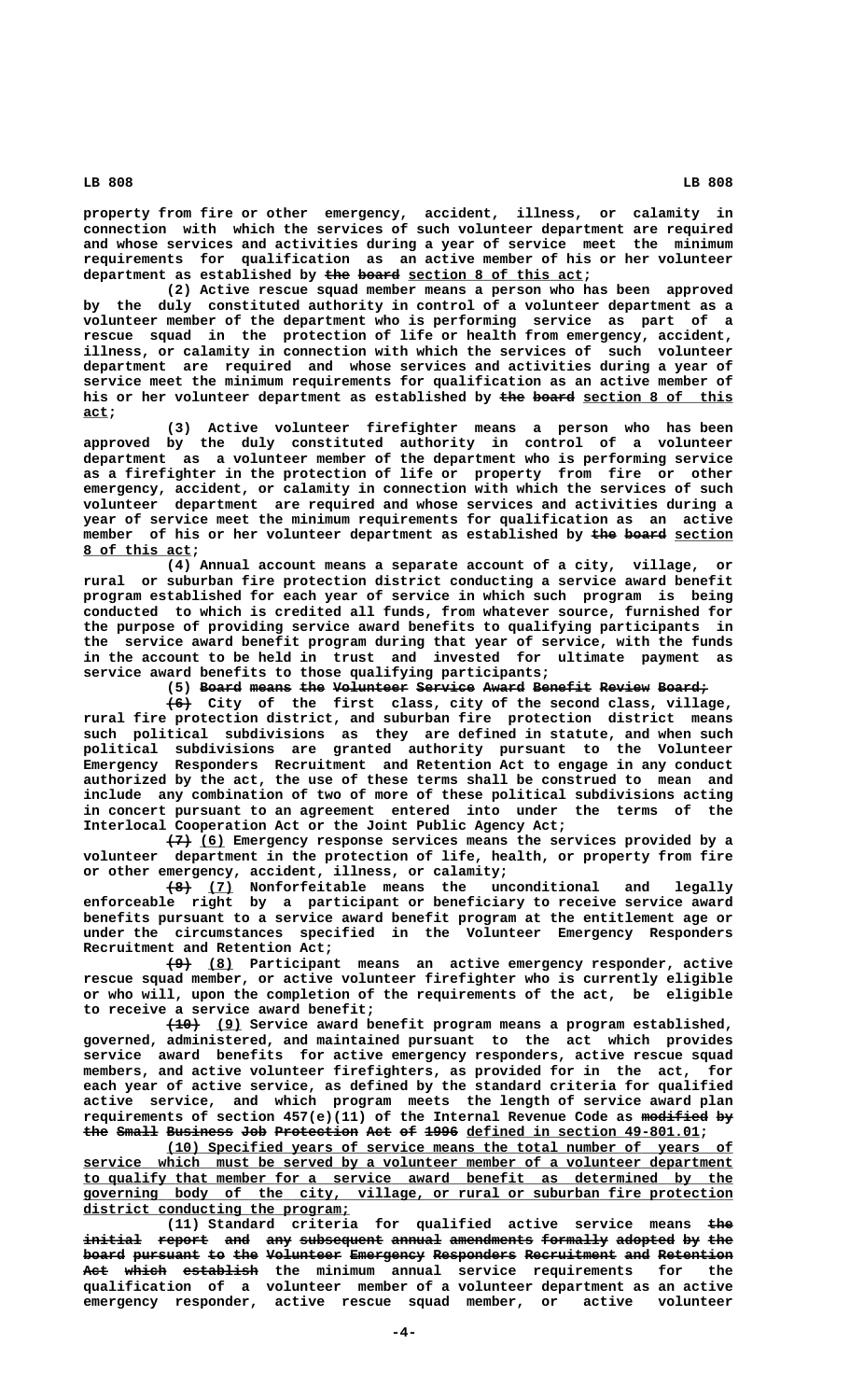**firefighter so as to enable such person to participate in a service award** benefit program as provided in section 8 of this act;

**(12) Unallocated contributions means that portion of an annual account representing the proportionate equal shares of (a) the principal amount of all contributions from whatever source deposited into the annual account for such year of service and (b) all income derived therefrom, attributable to participants listed on the certification list for that year of service who have subsequently ceased to be volunteers or participants and, in consequence, failed to qualify for a service award benefit as provided in section 35-1312 or 35-1313;**

**(13) Volunteer means a person who meets the requirements necessary to qualify as a bona fide volunteer as defined in section 457(e)(11)(B)(i) of** the Internal Revenue Code, as defined in section 49-801.01, and who, on behalf **of and at the request or with the permission of a city, village, or rural or suburban fire protection district, engages in activities related to fire protection, fire suppression, or emergency response for the purpose of protecting human life, health, or property for which activities the person receives no remuneration;**

**(14) Volunteer department means any volunteer fire department or volunteer first-aid, rescue, ambulance, or emergency squad or volunteer fire company, association, or organization serving any city, village, or rural or suburban fire protection district by providing fire protection or emergency response services for the purpose of protecting human life, health, or property; and**

(15) Year of service means the <del>period from</del> July 1 through the **following June 30 twelve-month period established under a service award ————————— ———— —— \_\_\_\_\_\_\_\_\_\_\_\_\_\_\_\_\_\_\_\_\_\_\_\_\_\_\_\_\_\_\_\_\_\_\_\_\_\_\_\_\_\_\_\_\_\_\_\_\_\_\_\_\_\_\_\_\_ \_\_\_\_\_\_\_\_\_\_\_\_\_\_\_ benefit program in which the services and activities of a volunteer member of a volunteer department are monitored to determine if the volunteer qualifies for certification by the duly constituted authority of the volunteer department as meeting the standard criteria for qualified active service and \_\_\_ each succeeding twelve-month period of the program.**<br>Sec. 7. Section 35-1309, Revised Statu

Section 35-1309, Revised Statutes Supplement, 2000, is **amended to read:**

**35-1309. (1) After March 1, 2000, any city of the first class, city of the second class, village, rural fire protection district, or suburban fire protection district which places its primary reliance for emergency response services upon a volunteer department may adopt a service award benefit program as provided in the Volunteer Emergency Responders Recruitment and Retention** Act. A service award benefit program shall only begin on July 1, 2000, or on July 1 of any subsequent year.

**(2) No city, village, or fire protection district shall be required to adopt a service award benefit program. Nothing in the act shall be construed to mandate the creation of a service award benefit program in any city, village, or fire protection district. The act shall not be construed to prohibit any city, village, or fire protection district from ending or eliminating any service award benefit program after its adoption, except that a city, village, or fire protection district may not end its program or its responsibility under its program with regard to any year of service completed prior to such elimination.**

**(3) Each service award benefit program shall include provisions governing the procedures to be followed in the tallying, recording, verifying, and auditing of points earned by volunteers and provisions which provide for the collection of such other information regarding participants as may be requested by the State Fire Marshal to facilitate administration of the program.**

 $(4)$  The board shall develop a model ordinance or resolution for the adoption of a service award benefit program to be used by cities, villages, and rural and suburban fire protection districts in the creation of their  **programs. —————————**

 **\_\_\_\_\_\_\_\_\_\_\_\_\_\_\_\_\_\_\_\_\_\_\_\_\_\_\_\_\_\_\_\_\_\_\_\_\_\_\_\_\_\_\_\_\_\_\_\_\_\_\_\_\_\_\_\_\_\_ Sec. 8. (1) The standard criteria for qualified active service \_\_\_\_\_\_\_\_\_\_\_\_\_\_\_\_\_\_\_\_\_\_\_\_\_\_\_\_\_\_\_\_\_\_\_\_\_\_\_\_\_\_\_\_\_\_\_\_\_\_\_\_\_\_\_\_\_\_\_\_\_\_\_\_\_\_\_\_\_\_\_\_\_\_\_\_\_\_ shall be based on a total of one hundred possible points per year. A person \_\_\_\_\_\_\_\_\_\_\_\_\_\_\_\_\_\_\_\_\_\_\_\_\_\_\_\_\_\_\_\_\_\_\_\_\_\_\_\_\_\_\_\_\_\_\_\_\_\_\_\_\_\_\_\_\_\_\_\_\_\_\_\_\_\_\_\_\_\_\_\_\_\_\_\_\_\_ must accumulate at least fifty points out of the possible one hundred points**  $\frac{during}{d}$  a year of service in order to qualify as an active emergency responder,  **\_\_\_\_\_\_\_\_\_\_\_\_\_\_\_\_\_\_\_\_\_\_\_\_\_\_\_\_\_\_\_\_\_\_\_\_\_\_\_\_\_\_\_\_\_\_\_\_\_\_\_\_\_\_\_\_\_\_\_\_\_\_\_\_\_\_\_\_\_\_\_\_\_\_\_\_\_\_ active rescue squad member, or active volunteer firefighter. Points shall be \_\_\_\_\_\_\_\_\_\_\_\_\_\_\_\_\_\_\_\_\_\_\_\_\_\_\_\_\_\_\_\_\_\_\_\_ awarded as provided in this section.**

 **\_\_\_\_\_\_\_\_\_\_\_\_\_\_\_\_\_\_\_\_\_\_\_\_\_\_\_\_\_\_\_\_\_\_\_\_\_\_\_\_\_\_\_\_\_\_\_\_\_\_\_\_\_\_\_\_\_\_\_\_\_\_\_\_\_\_\_\_ (2) A fixed amount of twenty-five points shall be awarded to a** person for responding to ten percent of the emergency response calls which are  **\_\_\_\_\_\_\_\_\_\_\_\_\_\_\_\_\_\_\_\_\_\_\_\_\_\_\_\_\_\_\_\_\_\_\_\_\_\_\_\_\_\_\_\_\_\_\_\_\_\_\_\_\_\_\_\_\_\_\_\_\_\_\_\_\_\_\_\_\_\_\_\_\_\_\_\_\_\_ (a) dispatched from his or her assigned station or company during a year of \_\_\_\_\_\_\_\_\_\_\_\_\_\_\_\_\_\_\_\_\_\_\_\_\_\_\_\_\_\_\_\_\_\_\_\_\_\_\_\_\_\_\_\_\_\_\_\_\_\_\_\_\_\_\_\_\_\_\_\_\_\_\_\_\_\_\_\_\_\_\_\_\_\_\_\_\_\_ service and (b) relevant to the appropriate duty category of the person. An**  $\frac{1}{2}$  **emergency** response call shall mean any dispatch involving an emergency activity that an emergency responder, rescue squad member, or volunteer firefighter is directed to do by the chief of the fire department, the chief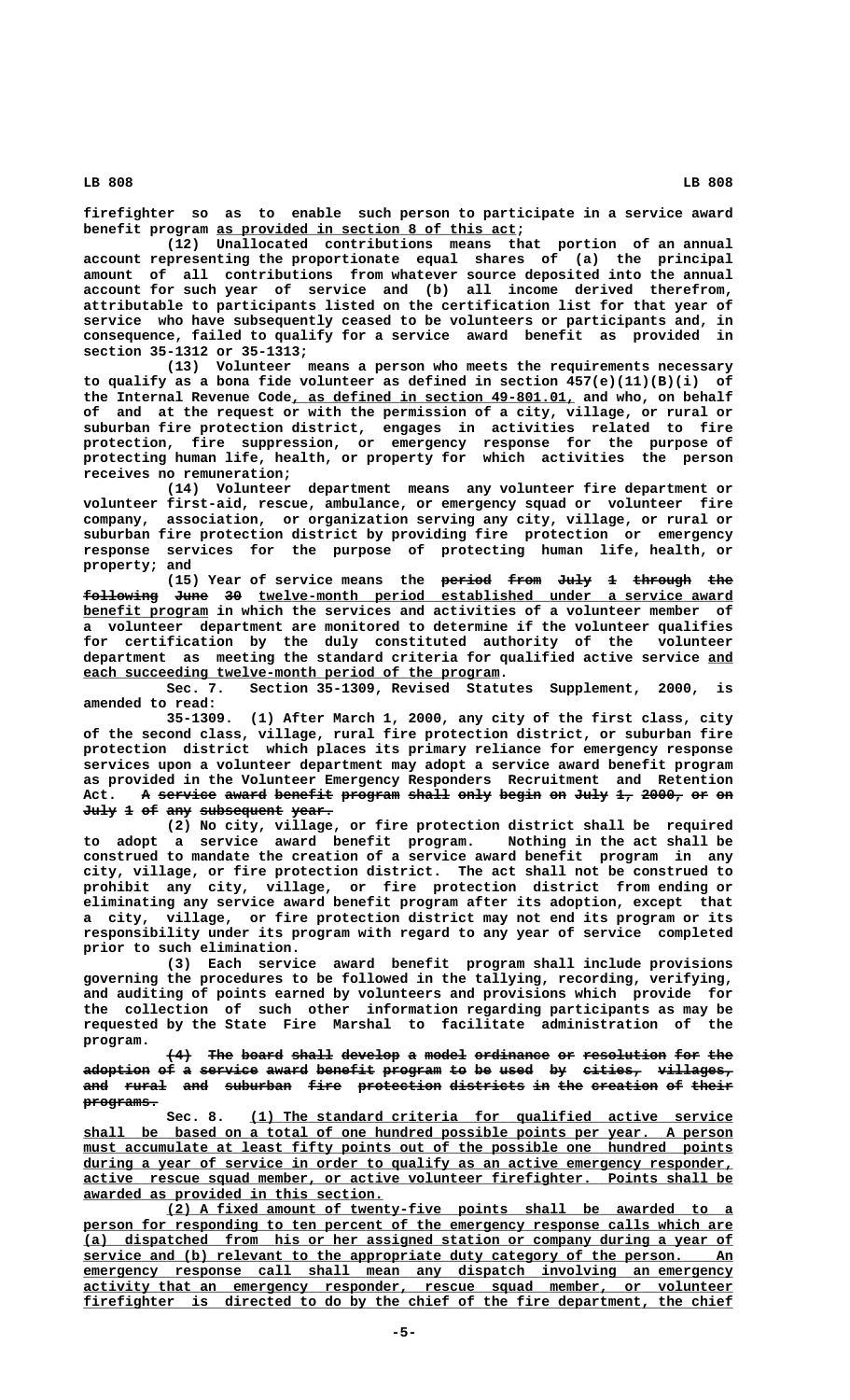**\_\_\_\_\_\_\_\_\_\_\_\_\_\_\_\_\_\_\_\_\_\_\_\_\_\_\_\_\_\_\_\_\_\_\_\_\_\_\_\_\_\_\_\_\_\_\_\_\_\_\_\_\_\_\_\_\_\_\_\_\_\_\_\_\_\_\_\_\_\_\_\_\_\_\_\_\_\_ of the ambulance service, or persons authorized to act for the chiefs. No \_\_\_\_\_\_\_\_\_\_\_\_\_\_\_\_\_\_\_\_\_\_\_\_\_\_\_\_\_\_\_\_\_\_\_\_\_\_\_\_\_\_\_\_\_\_\_\_\_\_\_\_\_\_\_\_\_\_\_\_\_\_\_\_\_\_\_\_\_\_\_\_\_\_\_\_\_\_ points shall be awarded for responding to less than ten percent of the \_\_\_\_\_\_\_\_\_\_\_\_\_\_\_\_\_\_\_\_\_\_\_\_\_ emergency response calls.**

 **\_\_\_\_\_\_\_\_\_\_\_\_\_\_\_\_\_\_\_\_\_\_\_\_\_\_\_\_\_\_\_\_\_\_\_\_\_\_\_\_\_\_\_\_\_\_\_\_\_\_\_\_\_\_\_\_\_\_\_\_\_\_\_\_\_\_\_\_ (3) For participation in training courses, a maximum total of not** more than twenty-five points may be awarded on the following basis:

 **\_\_\_\_\_\_\_\_\_\_\_\_\_\_\_\_\_\_\_\_\_\_\_\_\_\_\_\_\_\_\_\_\_\_\_\_\_\_\_\_\_\_\_\_\_\_\_\_\_\_\_\_\_\_\_\_\_\_\_\_\_\_\_\_\_\_\_\_ (a) For courses under twenty hours duration: One point shall be** awarded per two hours, with a maximum of five points awarded per course;

 **\_\_\_\_\_\_\_\_\_\_\_\_\_\_\_\_\_\_\_\_\_\_\_\_\_\_\_\_\_\_\_\_\_\_\_\_\_\_\_\_\_\_\_\_\_\_\_\_\_\_\_\_\_\_\_\_\_\_\_\_\_\_\_\_\_\_\_\_ (b) For courses of between twenty hours and forty hours duration:** Five points shall be awarded, plus one point awarded for each hour after the first twenty hours, with a maximum of ten points awarded per course; and

 **\_\_\_\_\_\_\_\_\_\_\_\_\_\_\_\_\_\_\_\_\_\_\_\_\_\_\_\_\_\_\_\_\_\_\_\_\_\_\_\_\_\_\_\_\_\_\_\_\_\_\_\_\_\_\_\_\_\_\_\_\_\_\_\_\_\_\_\_ (c) For courses over forty hours duration: Fifteen points shall be \_\_\_\_\_\_\_\_\_\_\_\_\_\_\_\_\_\_\_ awarded per course.**

 **\_\_\_\_\_\_\_\_\_\_\_\_\_\_\_\_\_\_\_\_\_\_\_\_\_\_\_\_\_\_\_\_\_\_\_\_\_\_\_\_\_\_\_\_\_\_\_\_\_\_\_\_\_\_\_\_\_\_\_\_\_\_\_\_\_\_\_\_ (4) Drills shall mean regular monthly drills used for instructional \_\_\_\_\_\_\_\_\_\_\_\_\_\_\_\_\_\_\_\_\_\_\_\_\_\_\_\_\_\_\_\_\_\_\_\_\_\_\_\_\_\_\_\_\_\_\_\_\_\_\_\_\_\_\_\_\_\_\_\_\_\_\_\_\_\_\_\_\_\_\_\_\_\_\_\_\_\_ and educational purposes, as well as mock emergency response exercises to \_\_\_\_\_\_\_\_\_\_\_\_\_\_\_\_\_\_\_\_\_\_\_\_\_\_\_\_\_\_\_\_\_\_\_\_\_\_\_\_\_\_\_\_\_\_\_\_\_\_\_\_\_\_\_\_\_\_\_\_\_\_\_\_\_\_\_\_\_\_\_\_\_\_\_\_\_\_ evaluate the efficiency or performance by the personnel of a volunteer \_\_\_\_\_\_\_\_\_\_\_\_\_\_\_\_\_\_\_\_\_\_\_\_\_\_\_\_\_\_\_\_\_\_\_\_\_\_\_\_\_\_\_\_\_\_\_\_\_\_\_\_\_\_\_\_\_\_\_\_\_\_\_\_\_\_\_\_\_\_\_\_\_\_\_\_\_\_ department. Each drill shall last at least two hours. One point shall be \_\_\_\_\_\_\_\_\_\_\_\_\_\_\_\_\_\_\_\_\_\_\_\_\_\_\_\_\_\_\_\_\_\_\_\_\_\_\_\_\_\_\_\_\_\_\_\_\_\_\_\_\_\_\_\_\_\_\_\_\_\_\_\_\_\_\_\_\_\_\_\_\_\_\_\_\_\_ awarded per drill. For participation in drills, a maximum total of not more \_\_\_\_\_\_\_\_\_\_\_\_\_\_\_\_\_\_\_\_\_\_\_\_\_\_\_\_\_\_\_\_\_\_\_\_ than twenty points shall be awarded.**

 **\_\_\_\_\_\_\_\_\_\_\_\_\_\_\_\_\_\_\_\_\_\_\_\_\_\_\_\_\_\_\_\_\_\_\_\_\_\_\_\_\_\_\_\_\_\_\_\_\_\_\_\_\_\_\_\_\_\_\_\_\_\_\_\_\_\_\_\_ (5) For attendance at an official meeting of the volunteer \_\_\_\_\_\_\_\_\_\_\_\_\_\_\_\_\_\_\_\_\_\_\_\_\_\_\_\_\_\_\_\_\_\_\_\_\_\_\_\_\_\_\_\_\_\_\_\_\_\_\_\_\_\_\_\_\_\_\_\_\_\_\_\_\_\_\_\_\_\_\_\_\_\_\_\_\_\_ department or mutual aid organization, one point shall be awarded per meeting \_\_\_\_\_\_\_\_\_\_\_\_\_\_\_\_\_\_\_\_\_\_\_\_\_\_\_\_\_\_\_\_\_\_\_\_\_\_\_\_\_\_\_\_\_\_\_\_\_\_ up to a maximum total of not more than ten points.**

 **\_\_\_\_\_\_\_\_\_\_\_\_\_\_\_\_\_\_\_\_\_\_\_\_\_\_\_\_\_\_\_\_\_\_\_\_\_\_\_\_\_\_\_\_\_\_\_\_\_\_\_\_\_\_\_\_\_\_\_\_\_\_\_\_\_\_\_\_ (6) A fixed award of ten points shall be awarded for completion of a \_\_\_\_\_\_\_\_\_\_\_\_\_\_\_\_\_\_\_\_\_\_\_\_\_\_\_\_\_\_\_\_\_\_\_\_\_\_\_\_\_\_\_\_\_\_\_\_\_\_\_\_\_\_\_\_\_\_\_\_\_\_\_\_\_\_\_\_\_\_\_\_\_\_\_\_\_\_ term in one of the following elected or appointed positions: (a) An elected \_\_\_\_\_\_\_\_\_\_\_\_\_\_\_\_\_\_\_\_\_\_\_\_\_\_\_\_\_\_\_\_\_\_\_\_\_\_\_\_\_\_\_\_\_\_\_\_\_\_\_\_\_\_\_\_\_\_\_\_\_\_\_\_\_\_\_\_\_\_\_\_\_\_\_\_\_\_ or appointed position defined in the volunteer department's constitution or \_\_\_\_\_\_\_\_\_\_\_\_\_\_\_\_\_\_\_\_\_\_\_\_\_\_\_\_\_\_\_\_\_\_\_\_\_\_\_\_\_\_\_\_\_\_\_\_\_\_\_\_\_\_\_\_\_\_\_\_\_\_\_\_\_\_\_\_\_\_\_\_\_\_\_\_\_\_ bylaws; (b) an elected or appointed position of a mutual aid organization; or \_\_\_\_\_\_\_\_\_\_\_\_\_\_\_\_\_\_\_\_\_\_\_\_\_\_\_\_\_\_\_\_\_\_\_\_\_\_\_\_\_\_\_\_\_\_\_\_\_\_\_\_\_\_\_\_\_\_\_\_\_\_\_\_\_\_\_\_\_\_\_\_\_\_\_\_\_\_ (c) an elected office of the Nebraska State Volunteer Firefighter's \_\_\_\_\_\_\_\_\_\_\_\_\_\_\_\_\_\_\_\_\_\_\_\_\_\_\_\_\_\_\_\_\_\_\_\_\_\_\_\_\_\_\_\_\_\_\_\_\_\_\_\_\_\_\_\_\_\_\_\_\_\_\_\_\_\_\_\_\_\_\_\_\_\_\_\_\_\_ Association or other organized associations dealing with emergency response \_\_\_\_\_\_\_\_\_\_\_\_\_\_\_\_\_\_\_\_\_ services in Nebraska.**

 **\_\_\_\_\_\_\_\_\_\_\_\_\_\_\_\_\_\_\_\_\_\_\_\_\_\_\_\_\_\_\_\_\_\_\_\_\_\_\_\_\_\_\_\_\_\_\_\_\_\_\_\_\_\_\_\_\_\_\_\_\_\_\_\_\_\_\_\_ (7) For participation in activities of fire prevention communicated \_\_\_\_\_\_\_\_\_\_\_\_\_\_\_\_\_\_\_\_\_\_\_\_\_\_\_\_\_\_\_\_\_\_\_\_\_\_\_\_\_\_\_\_\_\_\_\_\_\_\_\_\_\_\_\_\_\_\_\_\_\_\_\_\_\_\_\_\_\_\_\_\_\_\_\_\_\_ to public, open house, speaking engagements on behalf of the volunteer \_\_\_\_\_\_\_\_\_\_\_\_\_\_\_\_\_\_\_\_\_\_\_\_\_\_\_\_\_\_\_\_\_\_\_\_\_\_\_\_\_\_\_\_\_\_\_\_\_\_\_\_\_\_\_\_\_\_\_\_\_\_\_\_\_\_\_\_\_\_\_\_\_\_\_\_\_\_ department, presenting fire or rescue equipment at a parade or other public \_\_\_\_\_\_\_\_\_\_\_\_\_\_\_\_\_\_\_\_\_\_\_\_\_\_\_\_\_\_\_\_\_\_\_\_\_\_\_\_\_\_\_\_\_\_\_\_\_\_\_\_\_\_\_\_\_\_\_\_\_\_\_\_\_\_\_\_\_\_\_\_\_\_\_\_\_\_ event, attendance at the Nebraska State Volunteer Firefighter's Association \_\_\_\_\_\_\_\_\_\_\_\_\_\_\_\_\_\_\_\_\_\_\_\_\_\_\_\_\_\_\_\_\_\_\_\_\_\_\_\_\_\_\_\_\_\_\_\_\_\_\_\_\_\_\_\_\_\_\_\_\_\_\_\_\_\_\_\_\_\_\_\_\_\_\_\_\_\_ Convention, attendance at a meeting of a governing body of a city, village, or \_\_\_\_\_\_\_\_\_\_\_\_\_\_\_\_\_\_\_\_\_\_\_\_\_\_\_\_\_\_\_\_\_\_\_\_\_\_\_\_\_\_\_\_\_\_\_\_\_\_\_\_\_\_\_\_\_\_\_\_\_\_\_\_\_\_\_\_\_\_\_\_\_\_\_\_\_\_ rural or suburban fire protection district on behalf of the department, or \_\_\_\_\_\_\_\_\_\_\_\_\_\_\_\_\_\_\_\_\_\_\_\_\_\_\_\_\_\_\_\_\_\_\_\_\_\_\_\_\_\_\_\_\_\_\_\_\_\_\_\_\_\_\_\_\_\_\_\_\_\_\_\_\_\_\_\_\_\_\_\_\_\_\_\_\_\_ other activities related to emergency services not covered in this subsection, \_\_\_\_\_\_\_\_\_\_\_\_\_\_\_\_\_\_\_\_\_\_\_\_\_\_\_\_\_\_\_\_\_\_\_\_\_\_\_\_\_\_\_\_\_\_\_\_\_\_\_\_\_\_\_\_\_\_\_\_\_\_\_\_\_\_\_\_\_\_\_\_\_\_\_\_\_\_ one point shall be awarded per activity, but no more than one point shall be** awarded per day, up to a maximum total of not more than ten points.

 **\_\_\_\_\_\_\_\_\_\_\_\_\_\_\_\_\_\_\_\_\_\_\_\_\_\_\_\_\_\_\_\_\_\_\_\_\_\_\_\_\_\_\_\_\_\_\_\_\_\_\_\_\_\_\_\_\_\_\_\_\_\_\_\_\_\_\_\_ (8) Activities which may qualify a person to receive points in more \_\_\_\_\_\_\_\_\_\_\_\_\_\_\_\_\_\_\_\_\_\_\_\_\_\_\_\_\_\_\_\_\_\_\_\_\_\_\_\_\_\_\_\_\_\_\_\_\_\_\_\_\_\_\_\_\_\_\_\_\_\_\_\_\_\_\_\_\_\_\_\_\_\_\_\_\_\_ than one of the categories described in subsections (2) through (7) of this section shall only be credited in one category.**<br>Sec. 9. Section 35-1310, Revise

Section 35-1310, Revised Statutes Supplement, 2000, is **amended to read:**

**35-1310. Each volunteer department serving a city, village, or rural or suburban fire protection district conducting a service award benefit program shall designate one member of the department to serve as the certification administrator. The designation of such individual as the certification administrator shall be confirmed and approved by the governing body of that city, village, or rural or suburban fire protection district. It shall be the duty of the certification administrator to keep and maintain records on the activities of all volunteer members and participants and award points for such activities based upon the standard criteria for qualified active service. Each volunteer member and participant shall be provided by the certification administrator with notice of the total points he or she has** accumulated during the immediately preceding six month period from July 1 to **December** 31 on January 15, and from January 1 to June 30 on July 15 each  $s$ ix-month period in which the program is in operation. No later than August 1 **of each year one month following the first year of service during which a —— ———— ———— \_\_\_\_\_\_\_\_\_ service award benefit program has been in existence, the certification administrator shall forward to the governing body of the city, village, or fire protection district a report specifying the name of each volunteer member of the volunteer department, the number of points accumulated by each volunteer during the year of service, and the names of those volunteers who have qualified as active emergency responders, active rescue squad members, or active volunteer firefighters. At the time of the filing of the report, each volunteer member of the department whose name does not appear on the list of qualified volunteers shall be informed of such fact in writing by the certification administrator by mailing the same by first class United States**  $mail, postage prepaid. No sooner than ~~August 15 nor later than September 1 of~~$ **each year forty-five days nor later than sixty days after the end of each year \_\_\_\_\_\_\_\_\_\_\_ of service following the first year of service during which a service award benefit program has been in existence, the governing body of the city, village, or fire protection district conducting the program shall formally**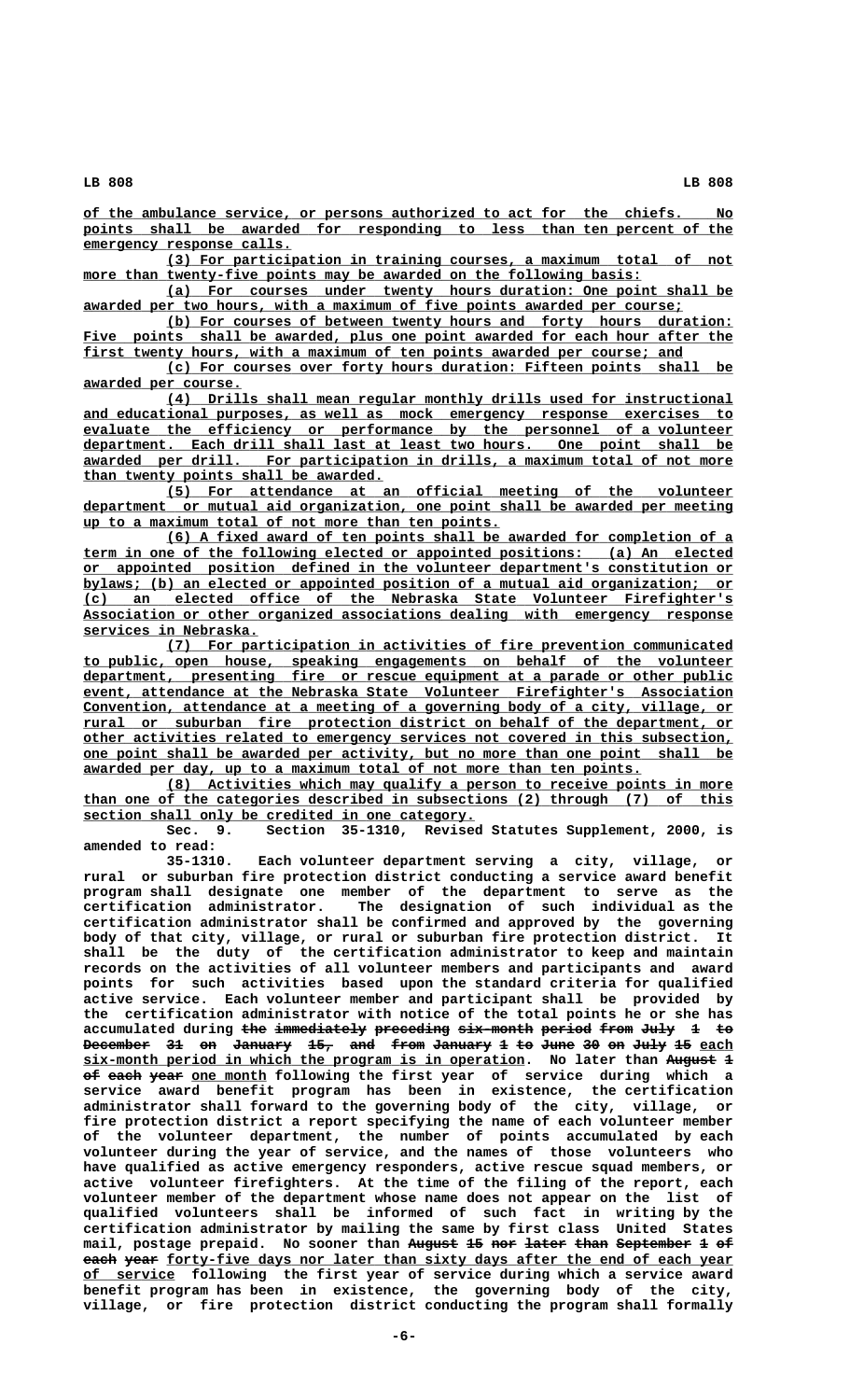**approve and certify the list of those volunteers who have qualified as active emergency responders, active rescue squad members, or active volunteer firefighters. Any volunteer member whose name does not appear on the approved** certification list may, prior to August 15 within fifteen days after the filing of the report, appeal in writing to the governing body to have his or **her name added to the certification list by filing the same with the clerk of the governing body. The appeal shall set out the basis upon which the volunteer believes he or she should be placed upon the certification list and shall specify whether or not a public hearing is requested. If requested by the appealing party, the governing body shall hold a public hearing on the appeal prior to or upon the date upon which the certification list is approved. The governing body shall designate an appropriate person to investigate the appeal and report on its merits to the governing body which shall, by majority vote, add the name of the person to the certification list if there is sufficient evidence to indicate that the individual performed sufficient activities or services to qualify as an active emergency responder, active rescue squad member, or active volunteer firefighter as provided in the standard criteria for qualified active service during the prior year of service. The decision of the governing body may be appealed to the district court of the county in which the volunteer member resides.**

Sec. 10. Each city, village, or rural or suburban fire protection  **\_\_\_\_\_\_\_\_\_\_\_\_\_\_\_\_\_\_\_\_\_\_\_\_\_\_\_\_\_\_\_\_\_\_\_\_\_\_\_\_\_\_\_\_\_\_\_\_\_\_\_\_\_\_\_\_\_\_\_\_\_\_\_\_\_\_\_\_\_\_\_\_\_\_\_\_\_\_ district that relies in whole or in part upon the services of volunteers to \_\_\_\_\_\_\_\_\_\_\_\_\_\_\_\_\_\_\_\_\_\_\_\_\_\_\_\_\_\_\_\_\_\_\_\_\_\_\_\_\_\_\_\_\_\_\_\_\_\_\_\_\_\_\_\_\_\_\_\_\_\_\_\_\_\_\_\_\_\_\_\_\_\_\_\_\_\_ provide the jurisdiction with fire protection and emergency response services \_\_\_\_\_\_\_\_\_\_\_\_\_\_\_\_\_\_\_\_\_\_\_\_\_\_\_\_\_\_\_\_\_\_\_\_\_\_\_\_\_\_\_\_\_\_\_\_\_\_\_\_\_\_\_\_\_\_\_\_\_\_\_\_\_\_\_\_\_\_\_\_\_\_\_\_\_\_ shall file with the State Fire Marshal no later than July 1 of each year a \_\_\_\_\_\_\_\_\_\_\_\_\_\_\_\_\_\_\_\_\_\_\_\_\_\_\_\_\_\_\_\_\_\_\_\_\_\_\_\_\_\_\_\_\_\_\_\_\_\_\_\_\_\_\_\_\_\_\_\_\_\_\_\_\_\_\_\_\_\_\_\_\_\_\_\_\_\_ report specifying the number of volunteer members serving the city, village, \_\_\_\_\_\_\_\_\_\_\_\_\_\_\_\_\_\_\_\_\_\_\_\_\_\_\_\_\_\_\_\_\_\_\_\_\_\_\_\_\_\_\_\_\_\_\_\_\_\_\_\_\_\_\_\_\_\_\_\_\_\_\_\_\_\_\_\_\_\_\_\_\_\_\_\_\_\_ or fire protection district, whether their responsibilities involved fire \_\_\_\_\_\_\_\_\_\_\_\_\_\_\_\_\_\_\_\_\_\_\_\_\_\_\_\_\_\_\_\_\_\_\_\_\_\_\_\_\_\_\_\_\_\_\_\_\_\_\_\_\_\_\_\_\_\_\_\_\_\_\_\_\_\_\_\_\_\_\_\_\_\_\_\_\_\_ protection or emergency response, and such other information as may be \_\_\_\_\_\_\_\_\_\_\_\_\_\_\_\_\_\_\_\_\_\_\_\_\_\_\_\_\_\_\_\_\_\_\_\_\_\_\_\_\_\_\_\_\_\_\_\_\_\_\_\_\_\_\_\_\_\_\_\_\_\_\_\_\_\_\_\_\_\_\_\_\_\_\_\_\_\_ requested by the State Fire Marshal for the period of the immediately \_\_\_\_\_\_\_\_\_\_\_\_\_\_\_\_\_\_\_\_\_\_\_\_\_\_\_\_\_\_\_\_\_\_\_\_\_\_\_\_\_\_\_\_\_\_\_\_\_\_\_\_\_\_\_\_\_\_\_\_\_\_\_\_\_\_\_\_\_\_\_\_\_\_\_\_\_\_ preceding calendar year. The State Fire Marshal shall compile the responses**  $reported by the cities, vilages, and rural and suburban fire protection$ </u>  **\_\_\_\_\_\_\_\_\_\_\_\_\_\_\_\_\_\_\_\_\_\_\_\_\_\_\_\_\_\_\_\_\_\_\_\_\_\_\_\_\_\_\_\_\_\_\_\_\_\_\_\_\_\_\_\_\_\_\_\_\_\_\_\_\_\_\_\_\_\_\_\_\_\_\_\_\_\_ districts and shall file a report on such information with the Clerk of the \_\_\_\_\_\_\_\_\_\_\_\_\_\_\_\_\_\_\_\_\_\_\_\_\_\_\_\_\_\_\_\_\_\_\_\_\_\_\_\_\_\_\_\_\_\_\_\_\_\_\_\_\_\_\_\_\_\_\_\_\_\_\_\_\_\_\_\_\_\_\_\_\_\_\_\_\_\_ Legislature for distribution to the members of the Legislature no later than** December 1, 2001, and no later than each succeeding December 1.

**Sec. 11. Section 35-1312, Revised Statutes Supplement, 2000, is amended to read:**

**35-1312. (1) Except as provided in section 35-1313, service award benefits provided under a service award benefit program shall be paid to a participant only upon the date he or she reaches the age of sixty-five or upon** July 1 the first day of the first year of service after the first year of **service in which such participant was not on the certification list of his or her volunteer department, whichever is later, if the participant has been an active emergency responder, active rescue squad member, or active volunteer** firefighter for not less than ten consecutive the number of years of service  **\_\_\_\_\_\_\_\_\_\_\_\_\_\_\_\_\_\_\_\_\_\_\_\_\_\_\_\_\_\_\_\_\_\_\_\_\_\_\_\_\_\_\_\_\_\_\_\_\_\_\_\_\_\_\_\_\_\_\_\_\_\_\_\_\_\_\_\_\_\_\_\_\_\_\_\_\_\_ specified by the city, village, or fire protection district administering the \_\_\_\_\_\_\_\_\_\_\_\_\_\_\_\_\_\_\_\_\_\_\_\_\_\_\_\_\_ service award benefit program.**

(2) Upon the completion of ten consecutive the specified years of service as determined by the city, village, or rural or suburban fire  **\_\_\_\_\_\_\_\_\_\_\_\_\_\_\_\_\_\_\_\_ protection district, the participant shall have a nonforfeitable interest in the annual accounts of all years of service in which such participant is listed on the certification list. Such interest is equivalent to a proportionate equal share with all other participants listed on the certification list for a year of service in (a) the principal amount of all contributions deposited into the annual account for such year of service and (b) all income derived therefrom.**

**Sec. 12. Section 35-1313, Revised Statutes Supplement, 2000, is amended to read:**

35-1313. (1)(a) Service award benefits  $\frac{1}{2}$  may be paid to a **participant as provided in subsection (1) of section 35-1312 notwithstanding that such participant has not been an active emergency responder, active** rescue squad member, or active volunteer firefighter for ten consecutive the **specified years of service if such participant has qualified as an active \_\_\_\_\_\_\_\_\_ ———— ——————————— ——— ————————— —— —— ————— emergency responder, active rescue squad member, or active volunteer ————————— —————————— —————— —————— ————— ——————— —— —————— ———————— firefighter in ten years of service out of eleven consecutive years of service ——————————— —— ——— ————— —— ——————— ——— —— —————— ——————————— ————— —— ———————**  $\pm$  in the year years of service in which such participant did not qualify such failure was due (i) to a period during the a year of service in the armed **forces of the United States upon active duty or (ii) to an injury or disability incurred by the participant and directly related to the participant's duties or activities as a volunteer member of the volunteer department.**

(b) Upon the completion of ten the specified years of service **pursuant to this subsection, the participant shall have a nonforfeitable interest in the annual accounts of all years of service in which such**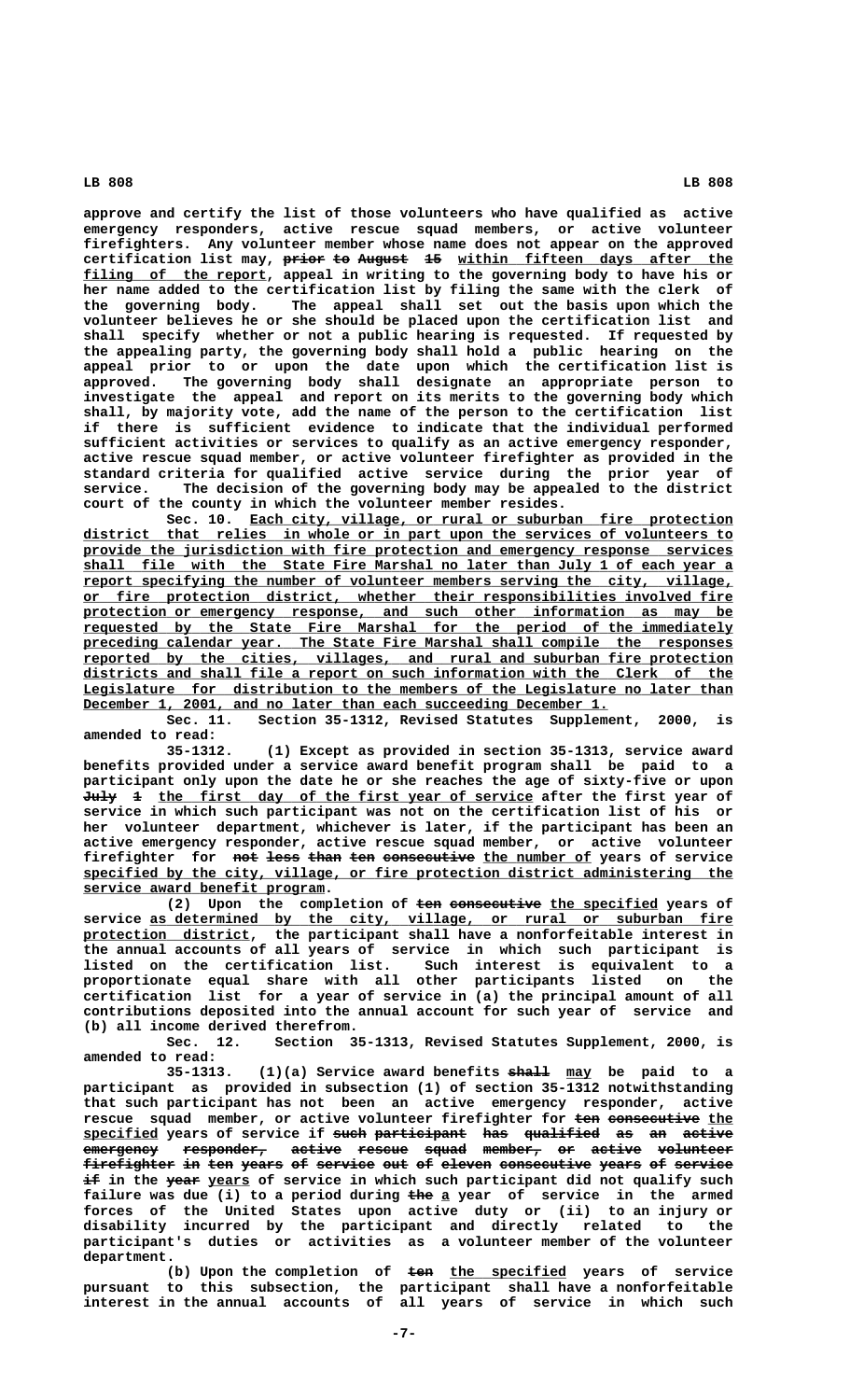**participant is listed on the certification list. Such interest is equivalent to a proportionate equal share with all other participants listed on the certification list for a year of service in (i) the principal amount of all contributions deposited into the annual account for such year of service and**

**(ii) all income derived therefrom. (2) Service award benefits shall be paid to a participant as provided in subsection (1) of section 35-1312 notwithstanding that such participant had not been an active emergency responder, active rescue squad** member, or active volunteer firefighter for ten consecutive the specified **years of service if such participant suffered a permanent disability resulting from an injury incurred by the participant and directly related to the participant's duties or activities as a volunteer member of the volunteer department which disqualified the participant from further service as a volunteer. At the time such disability is confirmed and certified to the governing body of the city, village, or rural or suburban fire protection district conducting the service award benefit program, the participant shall have a nonforfeitable interest in the annual accounts of all years of service in which such participant is listed on the certification list. Such interest is equivalent to a proportionate equal share with all other participants listed on the certification list for a year of service in (a) the principal amount of all contributions deposited into the annual account for such year of service and (b) all income derived therefrom.**

**(3) Service award benefits shall be paid to the beneficiary of a participant notwithstanding that such participant has not been an active emergency responder, active rescue squad member, or active volunteer firefighter for ten consecutive the specified years of service if such ——— ——————————— \_\_\_\_\_\_\_\_\_\_\_\_\_\_ participant dies in the course of his or her active service as a volunteer member of a volunteer department or dies as the result of injuries incurred by the participant directly related to his or her duties or activities as a volunteer member of a volunteer department. At the time of the participant's death, the beneficiary of the participant shall have a nonforfeitable interest in the annual accounts of all years of service in which the participant is listed on the certification list. Such interest is equivalent to a proportionate equal share with all other participants listed on the certification list for a year of service in (a) the principal amount of all contributions deposited into the annual account for such year of service and (b) all income derived therefrom.**

**(4) Service award benefits shall be paid to the beneficiary of a participant upon the death of a participant notwithstanding that such participant had not reached the age of sixty-five if such participant would have been entitled to receive service award benefits at age sixty-five pursuant to subsection (1) of section 35-1312 or subsection (1) or (2) of this section.**

**Sec. 13. Section 35-1316, Revised Statutes Supplement, 2000, is amended to read:**

**35-1316. (1) Each city, village, or rural or suburban fire protection district conducting a service award benefit program shall appropriate for the annual account for each year of service in which such program is in existence a sum equal to not less than one hundred dollars times ————— —— ——— ———— ———— ——— ——————— ——————— ————** the number of participants listed on the certification list for that year of service. No later than October 15 immediately succeeding the end of the year of service for which such deposit is to be made, the city, village, or rural or suburban fire protection district shall deposit the annual account with the  $S$ tate Treasurer to be determined by the governing body as sufficient to meet  **\_\_\_\_\_\_\_\_\_\_\_\_\_\_\_\_\_\_\_\_\_\_\_\_\_\_\_ the purposes of the program.**

**(2) The total amount of all contributions from all sources made to any annual account shall not exceed three thousand dollars times the number of participants listed on the certification list for the year of service covered by that annual account. The service award benefit paid to a qualifying participant or beneficiary shall not include in any participant's share of an annual account any contributions made to the annual account for that year of service which are allocable to the participant or beneficiary in excess of the sum of three thousand dollars and any income derived from the investment of those excess sums.**

**(3) No city, village, or rural or suburban fire protection district conducting a service award benefit program shall incur any obligation or liability with regard to contributions into any annual account under such program beyond the amount of contributions actually appropriated by such local political subdivision for such purpose and actually distributed into such accounts.**

**Sec. 14. Section 35-1318, Revised Statutes Supplement, 2000, is amended to read:**

 **LB 808 LB 808**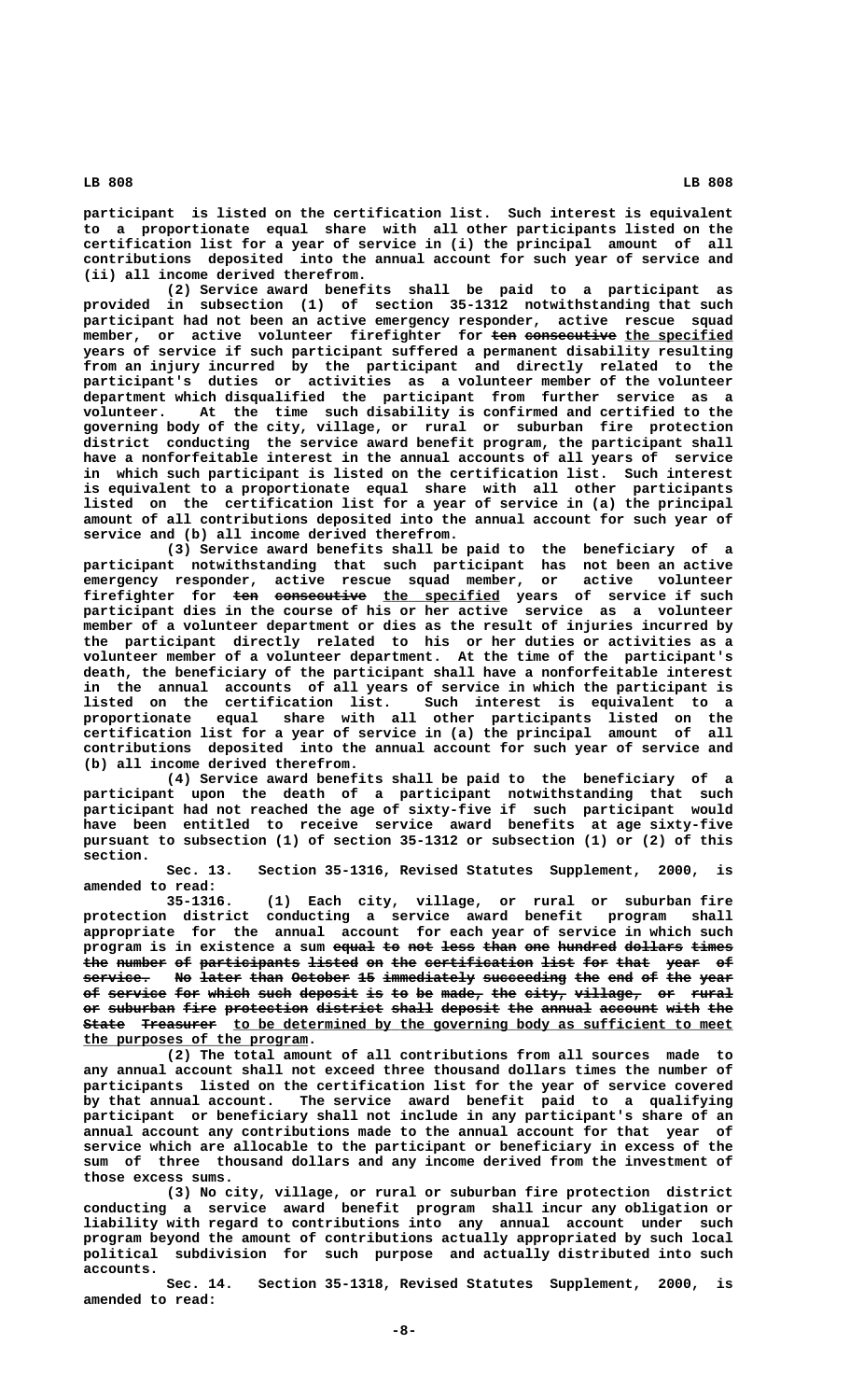35-1318. No participant in a service award benefit program shall

participate in or receive a service award benefit from more than one service  $a$ ward benefit program. Any person who is a paid member of a fire department **or other emergency response organization and who receives retirement benefits in consequence of such employment shall not be eligible to participate in any service award benefit program being conducted by the same city, village, or rural or suburban fire protection district which employs the person or which contracts for emergency response services with the fire department or emergency response organization which employs the person.**

**Sec. 15. Section 35-1320, Revised Statutes Supplement, 2000, is amended to read:**

**35-1320. Any city, village, or rural or suburban fire protection district conducting a service award benefit program shall, within thirty days after the adoption of a program, provide all volunteers providing its local political subdivision with emergency response services with a summary of the program's provisions, including the program's provisions relating to participation and the applicable standard criteria for qualified active service, the manner in which nonforfeitable interests in annual accounts are obtained, the amount of all contributions to the annual account, and any other information relating to participation in the program. The city, village, or rural or suburban fire protection district shall provide copies of the summary to all new volunteer members and to any applicant for membership to the volunteer department. Any material modification to the program shall be provided in writing to all participants within thirty days after its adoption by the city, village, or rural or suburban fire protection district. No later than December 1 of each year following the end of the first full year of service after the adoption of a service award benefit program, the city, village, or rural or suburban fire protection district shall provide to each participant listed in the certification list for that year of service a summary and copy of the relevant documents relating to the contributions to** the annual account for such year of service<sub>.</sub> and any other relevant documents **or information provided by the Public Employees Retirement Board, the —— ——————————— ———————— —— ——— —————— ————————— —————————— —————— —— administrator of the program, or the State Fire Marshal. By December 1 of ————————————— —— ——— ———————— —— ——— ————— ———— ——————— each subsequent year, the city, village, or rural or suburban fire protection district shall provide each participant who appears for the first time in the certification list for the immediately preceding year of service with the same information. All documents relating to any program, the certification lists, the annual accounts, the investment of the funds of the annual accounts, the contributions to the account and the income derived therefrom, and the identity of the administrator of the annual accounts shall be public records within the meaning of section 84-712.01.**

Section 35-1321, Revised Statutes Supplement, 2000, is **amended to read:**

 **——— 35-1321. (1) Within thirty days after the adoption of a service award benefit program, the city, village, or rural or suburban fire protection** district shall notify the State Fire Marshal of such fact<u>.</u> <del>and file with the</del> State Fire Marshal copies of the program documentation.

**(2) Within thirty days after the adoption of any material ——— —————— —————— ———— ————— ——— ———————— —— ——— ——————— modification to the program, including any change of certification ———————————— —— ——— ———————— ————————— ——— —————— —— ———————————— administrator, the city, village, or rural or suburban fire protection —————————————— ——— ————— ———————— —— ————— —— ———————— ———— ————————— district shall notify the State Fire Marshal of such fact and file with the ———————— ————— —————— ——— ————— ———— ——————— —— ———— ———— ——— ———— ———— ——— State Fire Marshal copies of the appropriate documentation of the change.**<br>**2000** Sec. 17. Section 35-1324, Revised Statutes Supplement, 2000

Section 35-1324, Revised Statutes Supplement, 2000, is **amended to read:**

**35-1324. (1) All deposits made to annual accounts under any service award benefit program conducted pursuant to the Volunteer Emergency Responders Recruitment and Retention Act, all property and rights purchased with such deposits, and all investment income, property, or rights attributable to such deposits shall be held in trust for the exclusive benefit of participants and** their beneficiaries by the state of Nebraska city, village, or rural or  **\_\_\_\_\_\_\_\_\_\_\_\_\_\_\_\_\_\_\_\_\_\_\_\_\_\_\_\_\_\_\_\_\_\_\_\_\_\_\_\_\_\_\_\_\_\_\_\_\_\_\_\_\_\_\_\_\_\_\_ suburban fire protection district conducting the program until such time as payments shall be paid under the terms of a program and the act. All such** assets held in trust shall be invested by the city, village, or rural or  **\_\_\_\_\_\_\_\_\_\_\_\_\_\_\_\_\_\_\_\_\_\_\_\_\_\_\_\_\_\_\_\_\_\_\_\_\_\_\_\_\_\_\_\_\_\_\_\_\_\_\_\_\_\_\_\_\_\_\_\_\_\_\_\_\_\_\_\_\_\_\_\_\_\_\_\_\_\_ suburban fire protection district conducting the program in certificates of \_\_\_\_\_\_\_\_\_\_\_\_\_\_\_\_\_\_\_\_\_\_\_\_\_\_\_\_\_\_\_\_\_\_\_\_\_\_\_\_\_\_\_\_\_\_\_\_\_\_\_\_\_\_\_\_\_\_\_\_\_ deposit, in time deposits, and in any securities in which the state investment** officer is authorized to invest pursuant to the Nebraska Capital Expansion Act and the Nebraska State Funds Investment Act and as provided in the authorized  **\_\_\_\_\_\_\_\_\_\_\_\_\_\_\_\_\_\_\_\_\_\_\_\_\_\_\_\_\_\_\_\_\_\_\_\_\_\_\_\_\_\_\_\_\_\_\_\_\_\_\_\_\_\_\_\_\_\_\_\_\_\_\_\_\_\_\_\_\_\_\_\_\_\_\_\_\_\_ investment guidelines of the Nebraska Investment Council in effect on the date \_\_\_\_\_\_\_\_\_\_\_\_\_\_\_\_\_\_\_\_\_\_ the investment is made.**

**(2)** The State Treasurer shall be the custodian of the funds and  $securities$  of such service award benefit programs and may deposit the funds and securities in any financial institution approved by the Nebraska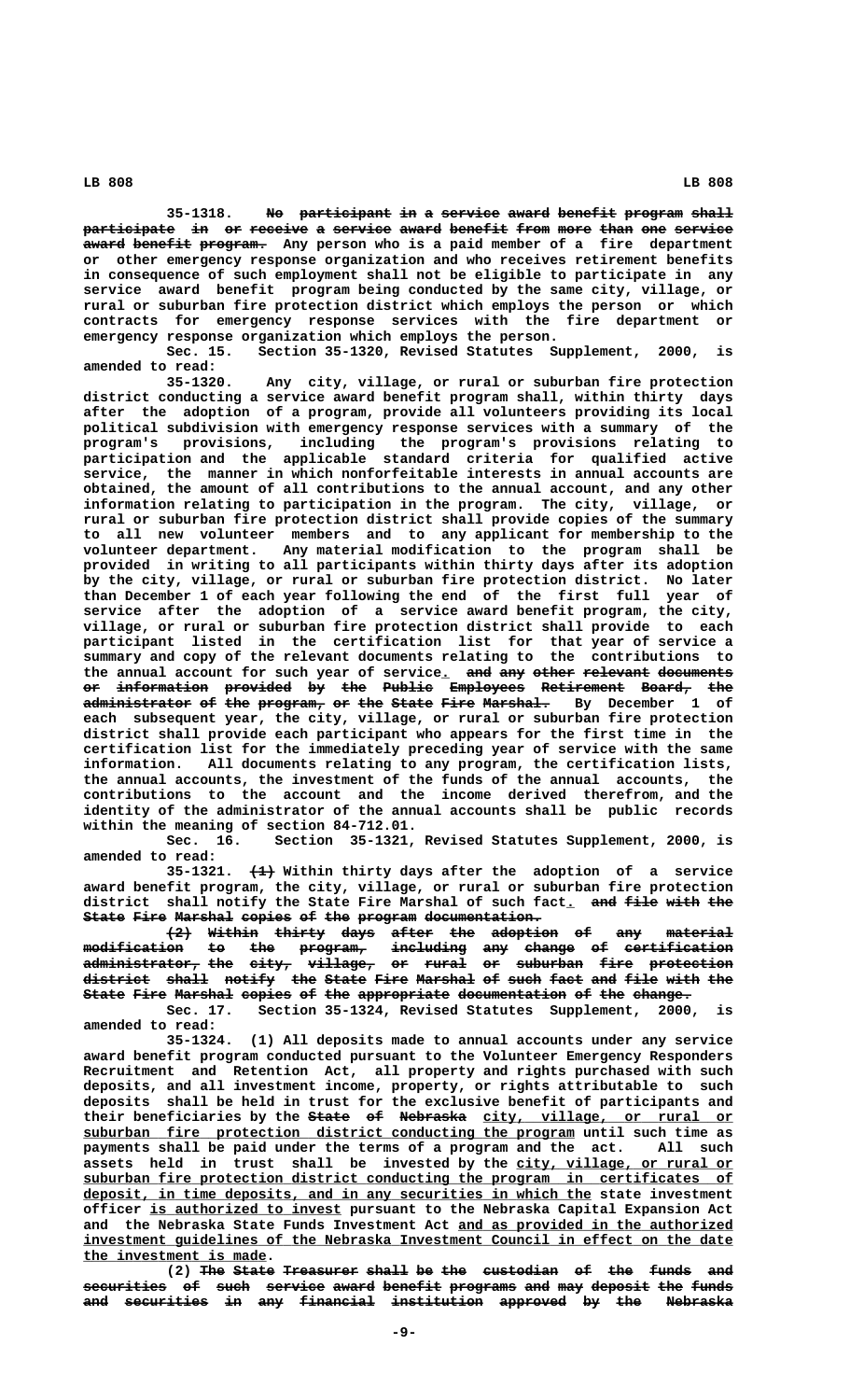**Investment** Council. All disbursements therefrom shall be paid by him or her only upon vouchers duly authorized by the Public Employees Retirement Board. The State Treasurer shall furnish annually to the Public Employees Retirement Board a sworn statement of the amount of the funds in his or her custody belonging to service award benefit programs, which statement shall be as of the calendar year ending December 31 of each year.

 **——— (3) All deposits made to annual accounts under service award benefit programs, all property and rights purchased with the deposits, and all investment income, property, or rights attributable to such deposits under the Volunteer Emergency Responders Recruitment and Retention Act shall not be subject to garnishment, attachment, levy, the operation of bankruptcy or insolvency laws, or any other process of law whatsoever and shall not be assignable.**

**Sec. 18. Section 35-1326, Revised Statutes Supplement, 2000, is amended to read:**

35-1326. The Public Employees Retirement Board Any city, village,  **\_\_\_\_\_\_\_\_\_\_\_\_\_\_\_\_\_\_\_\_\_\_\_\_\_\_\_\_\_\_\_\_\_\_\_\_\_\_\_\_\_\_\_\_\_\_\_\_\_\_\_\_\_\_\_\_\_\_\_\_\_\_\_\_\_\_\_\_ or rural or suburban fire protection district conducting a program may enter into an administrative services agreement with an appropriate organization authorized to conduct business in Nebraska to administer the service award benefit programs provided for in the Volunteer Emergency Responders Recruitment and Retention Act. No such agreement shall be entered into unless** the board determines that it will result in administrative economy and will be in the best interests of the state<sub>r</sub> the participating cities, villages, and fire protection districts<sub> $\tau$ </sub> and the participants in such programs.

**Sec. 19. Section 35-1327, Revised Statutes Supplement, 2000, is amended to read:**

**35-1327. The agreement authorized by section 35-1326 shall provide:**

**(1) That the organization shall make all disbursements under the contract or contracts issued by it, such disbursements to be made in such** manner and amounts as directed by the <del>state</del> city, village, or\_rural\_or  **\_\_\_\_\_\_\_\_\_\_\_\_\_\_\_\_\_\_\_\_\_\_\_\_\_\_\_\_\_\_\_\_\_\_\_\_\_\_\_\_\_\_\_\_\_\_\_\_\_\_\_\_\_\_\_\_\_\_\_\_\_\_\_\_\_\_\_\_\_\_\_\_\_\_\_\_\_\_ suburban fire protection district conducting the service award benefit program whether on account of disability, death, the termination of a program, or the attainment of the appropriate age by a qualifying participant;**

**(2) That the organization shall include with each disbursement a statement showing the gross payment, any taxes withheld, and the net amount paid and an annual statement of account;**

(3) That the organization shall furnish to the Public Employees **Retirement Board** city, village, or district a statement of all disbursements **and withholdings as stipulated in the agreement on at least an annual basis, as agreed by the parties;**

**(4) Hold-harmless clauses protecting each party thereto from the negligent acts of the other or for any loss or claim against one party resulting from release of incorrect or misleading information furnished by the other party;**

(5) For the right of the state city, village, or district, either **directly or through independent auditors, to examine and audit the organization's records and accounts relating to disbursements made under the agreement;**

(6) Protection to the state city, village, or district against **assignment of the agreement or the subletting of work done or services furnished under the agreement;**

**(7) For termination of the agreement; and**

**(8)** Such other terms as may be agreed upon and which the Public **Employees Retirement Board** city, village, or district determines to be in the best interest of <del>the state,</del> the participating cities, villages, and fire protection districts<sub>7</sub> and the participants in such programs.

**Sec. 20. Section 35-1330, Revised Statutes Supplement, 2000, is amended to read:**

**35-1330.** All unallocated contributions shall be deposited in the Nebraska Service Award Benefit Expense Fund used by the city, village, or  **\_\_\_\_\_\_\_\_\_\_\_\_\_\_\_\_\_\_\_\_\_\_\_\_\_\_\_\_\_\_\_\_\_\_\_\_\_\_\_\_\_\_\_\_\_\_\_\_\_\_\_\_\_\_\_\_\_\_\_\_\_\_\_\_\_\_\_\_\_\_\_\_\_\_\_\_\_\_ rural or suburban fire protection district to finance the cost of conducting \_\_\_\_\_\_\_\_\_\_\_\_\_\_\_\_\_\_\_\_\_\_\_\_\_\_\_\_\_\_\_\_\_ the service award benefit program.**

**Sec. 21. Section 84-1503, Revised Statutes Supplement, 2000, is amended to read:**

**84-1503. (1) It shall be the duty of the Public Employees Retirement Board:**

**(a) To administer the retirement systems provided for in the County Employees Retirement Act, the Judges Retirement Act, the Nebraska State Patrol Retirement Act, the School Employees Retirement Act, and the State Employees Retirement Act. The agency for the administration of the retirement systems and under the direction of the board shall be known and may be cited as the Nebraska Public Employees Retirement Systems;**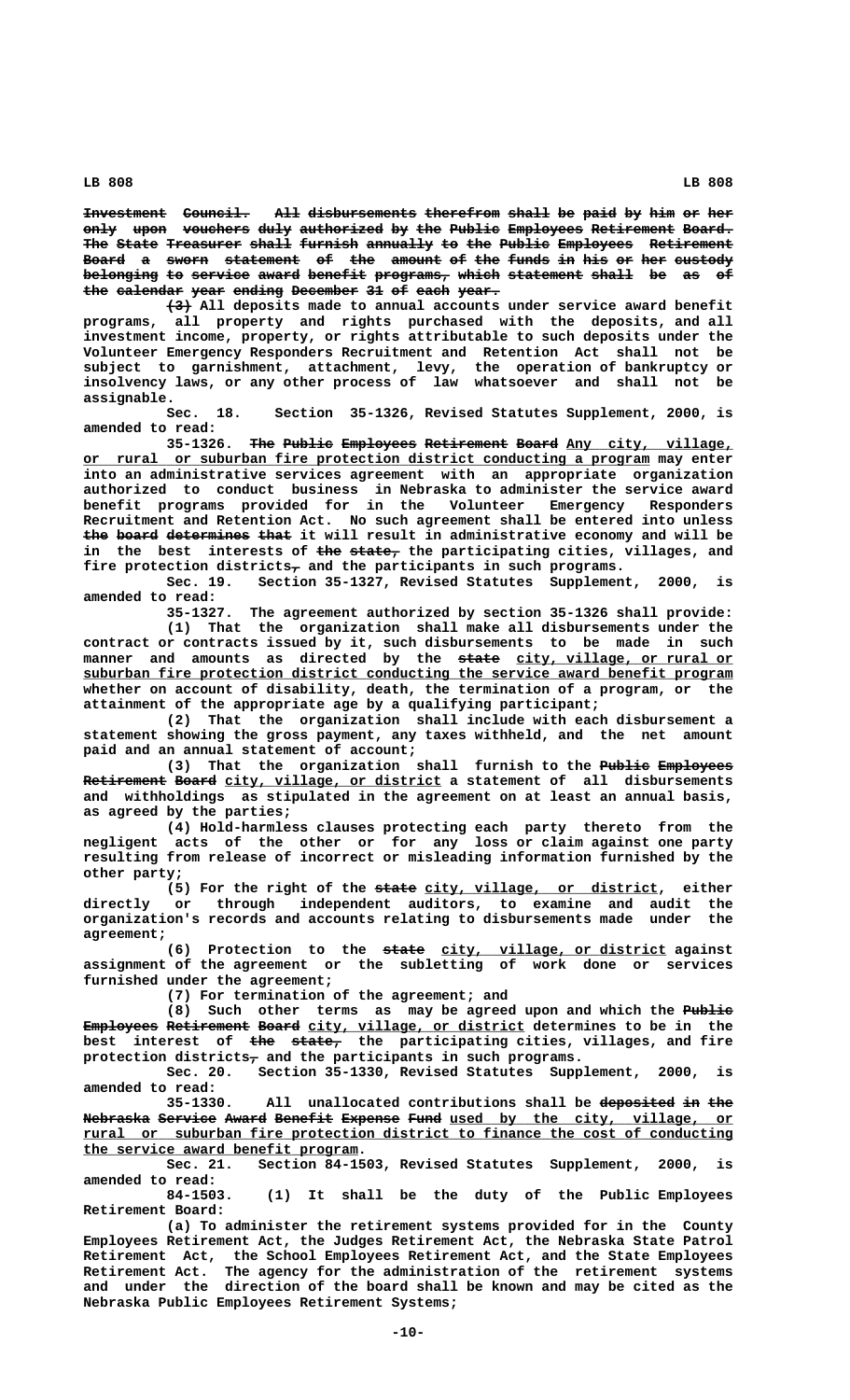**(b) To appoint a director to administer the systems under the direction of the board. The appointment shall be subject to the approval of the Governor and a majority of the Legislature. The director shall be qualified by training and have at least five years of experience in the administration of a qualified public or private employee retirement plan. The director shall not be a member of the board. The salary of the director shall be set by the board. The director shall serve without term and may be removed by the board;**

**(c) To provide for an equitable allocation of expenses among the retirement systems administered by the board, and all expenses shall be provided from the investment income earned by the various retirement funds unless alternative sources of funds to pay expenses are specified by law;**

**(d) To administer the deferred compensation program authorized in section 84-1504;**

**(e) To hire an attorney, admitted to the Nebraska State Bar Association, to advise the board in the administration of the retirement systems listed in subdivision (a) of this subsection;**

**(f) To adopt and implement procedures for reporting information by employers, as well as sampling and monitoring procedures. The information necessary to determine membership shall be provided by the employer. The board shall adopt and promulgate rules and regulations and prescribe such forms necessary to carry out this subdivision; and \_\_\_**

(g) To administer the service award benefit programs authorized in the Volunteer Emergency Responders Recruitment and Retention Act, and

 **——— (h) To prescribe and furnish forms for the public retirement system plan reports required to be filed pursuant to sections 2-3228, 12-101, 14-567, 14-1805.01, 14-2111, 15-1017, 16-1017, 16-1037, 19-3501, 23-1118, 23-3526, 71-1631.02, and 79-987 and to notify the Nebraska Retirement Systems Committee of the Legislature of the failure of any governmental entity to file such reports.**

**(2) In administering the retirement systems listed in subdivision (1)(a) of this section, it shall be the duty of the board:**

**(a) To determine, based on information provided by the employer, the prior service annuity, if any, for each person who is an employee of the county on the date of adoption of the retirement system;**

**(b) To determine the eligibility of an individual to be a member of the retirement system and other questions of fact in the event of a dispute between an individual and the individual's employer;**

**(c) To adopt and promulgate rules and regulations for the management of the board;**

**(d) To keep a complete record of all proceedings taken at any meeting of the board;**

**(e) To obtain, by a competitive, formal, and sealed bidding process through the materiel division of the Department of Administrative Services, actuarial services on behalf of the State of Nebraska as may be necessary in the administration and development of the retirement systems. Any contract for actuarial services shall contain a provision allowing the actuary, without prior approval of the board, to perform actuarial studies of the systems as requested by entities other than the board, if notice, which does not identify the entity or substance of the request, is given to the board, all costs are paid by the requesting entity, results are provided to the board upon being made public, and such actuarial studies do not interfere with the actuary's ongoing responsibility to the board. The term of the contract shall be for up to three years. A competitive, formal, and sealed bidding process shall be completed at least once in every three years, unless the board determines that such a process would not be cost effective under the circumstances and that the actuarial services performed have been satisfactory, in which case the contract may also contain an option for renewal without a competitive, formal, and sealed bidding process for up to three additional years. An actuary under contract for the State of Nebraska shall be a member of the American Academy of Actuaries;**

**(f) To direct the State Treasurer to transfer funds, as an expense of the retirement systems, to the Legislative Council Retirement Study Fund. Such transfer shall occur beginning on or after July 31, 1992, and at intervals of not less than ten years and not more than fifteen years and shall be in such amounts as the Legislature shall direct, except that up to seventy-five thousand dollars may be transferred in FY1993-94 to assist in completing the study authorized in Legislative Resolution 328, Ninety-second Legislature, Second Session, 1992;**

**(g) To adopt and promulgate rules and regulations to carry out the provisions of each retirement system described in subdivision (1)(a) of this section, which shall include, but not be limited to, the crediting of military**

 **LB 808 LB 808**